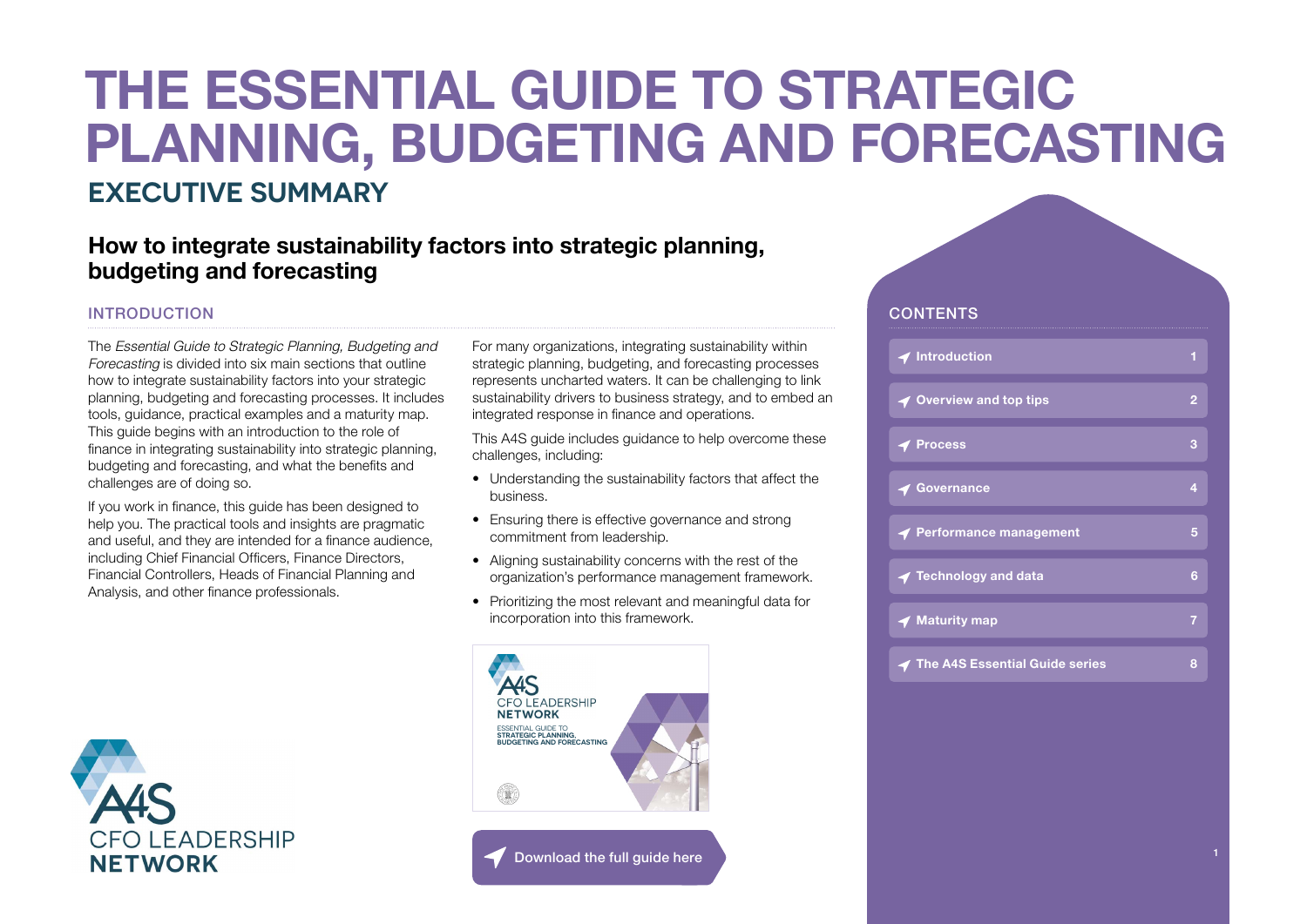### <span id="page-1-0"></span>**OVERVIEW AND TOP TIPS**

This A4S guide explains how the failure to incorporate sustainability into an organization's strategy, and subsequently into the budgeting and forecasting processes, can result in missed opportunities for improving decision making and risk management, enhancing innovation and stakeholder engagement, and aligning business performance with long-term value drivers. The Guide is structured around four stages.

**1. PROCESS:** adopting a more integrated approach to strategic, financial and operational plans.

**2. GOVERNANCE:** integrating sustainability into the relevant governance structures and associated processes, ensuring cross-functional involvement.

**3. PERFORMANCE MANAGEMENT:** identifying sustainability success factors, and making these integral to performance management.

4. TECHNOLOGY AND DATA: defining and building the technology, systems and data capability to support the collation of robust sustainability information.

Practical examples from Network members highlight the business benefits of integration, which include:

- Identifying sustainability opportunities and risks, and enabling integrated strategies.
- Driving investment to protect and enhance long-term viability.
- Aligning performance management with long-term value drivers.
- Reducing cost through operational efficiency.
- Building better employee and customer engagement.

The A4S guide includes some top tips for getting started:

Consider how and whether sustainability factors are reflected in the organization's vision and mission statement Engage with internal and external stakeholders to understand the sustainability landscape faced by the organization Assess the extent to which the leadership team is supportive of building integrated planning, budgeting and forecasting processes Identify the key sustainability change agents within the organization, and understand their roles, responsibilities, and performance objectives

> Extend recruitment into the finance team to include those with key skills to enable integrated planning, budgeting and forecasting

Assess current shortterm and long-term incentive plans to see how they are driving employee behaviour

Define data requirements to support integration, and assess quality needs on the basis of materiality

Understand technology and system requirements and agree where improvements are needed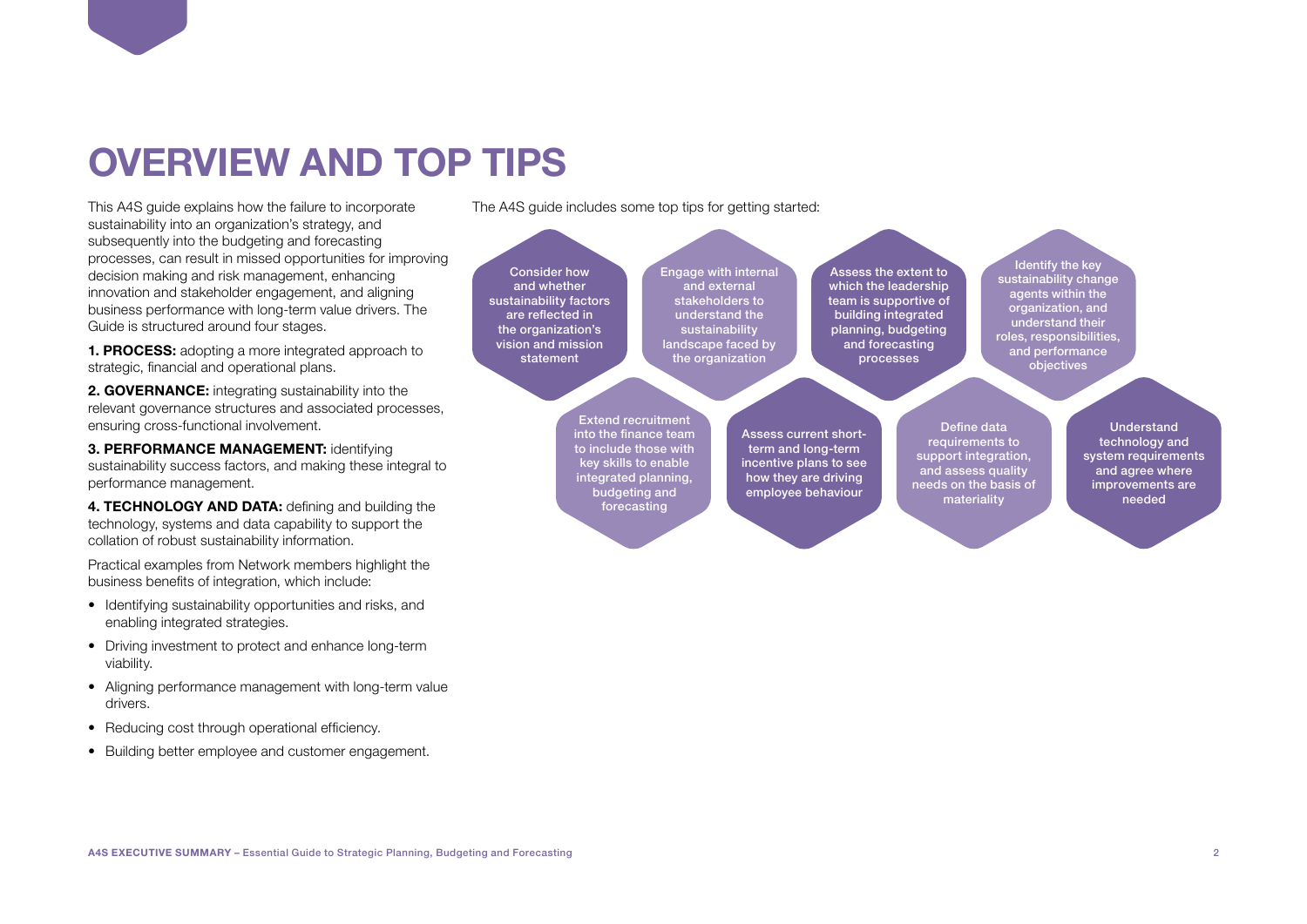### <span id="page-2-0"></span>**PROCESS**

This A4S guide sets out a typical strategic planning. budgeting and forecasting process. Each of these three areas has been divided into four steps. Integration activities are set against each step so that individual organizations can tailor the guidance to meet their individual needs.

#### STRATEGIC PLANNING PROCESS

Strategic planning should be proactive in integrating sustainability and incorporate long-term factors in order to maximize opportunities and increase resilience in the everchanging operating environment.

#### BUDGETING PROCESS

Once the strategic goals and supporting high-level activities have been agreed, capital needs to be allocated effectively by aligning budgets to the desired strategic outcomes.

#### FORECASTING PROCESS

The forecasting process also needs to incorporate sustainability, ensuring that relevant factors within the current and future environment are taken into consideration.

Each step is outlined, with supporting tools, to guide finance teams towards integrating sustainability into the strategic planning, budgeting and forecasting process.

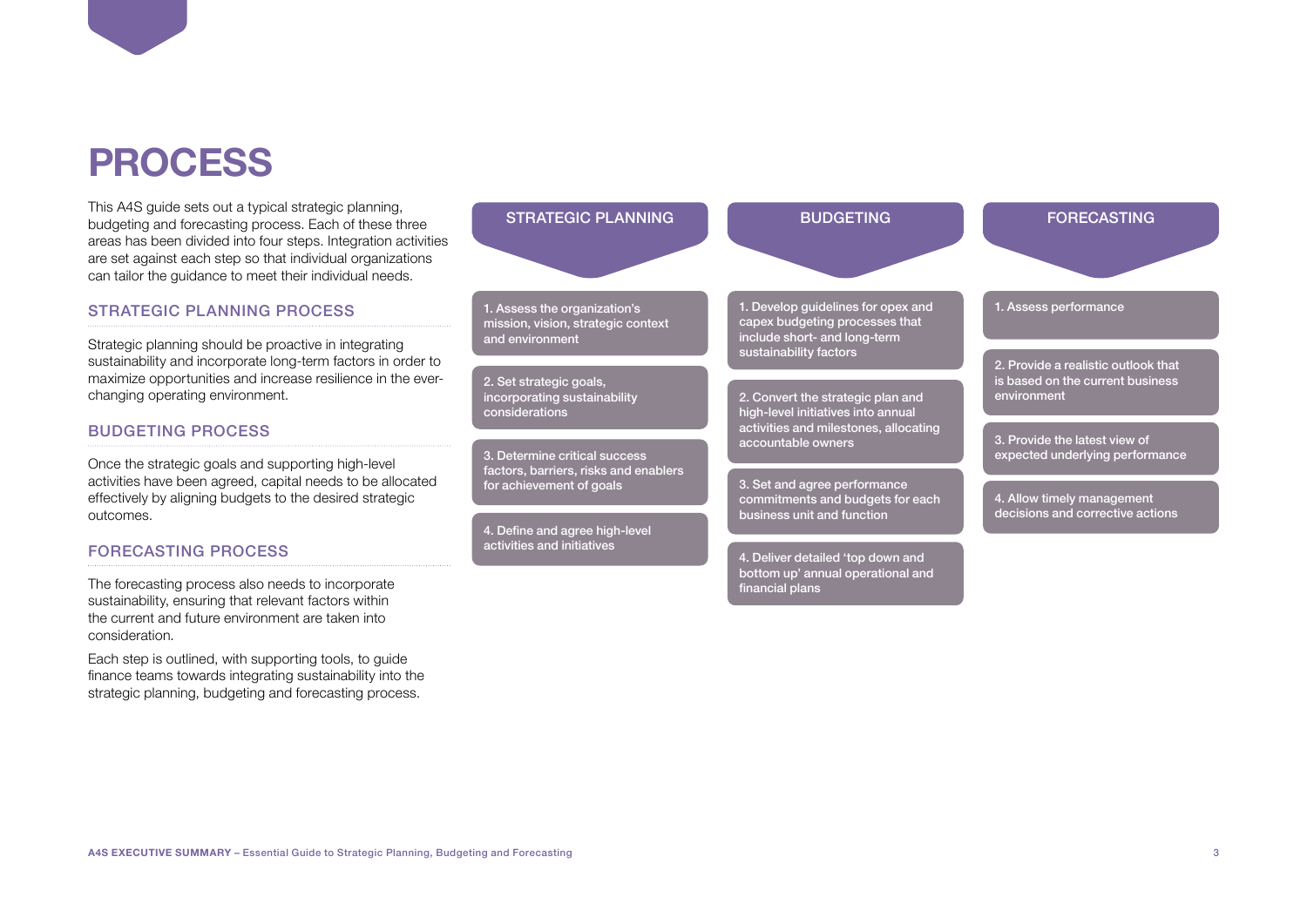<span id="page-3-0"></span>

Detailed guidance and case studies are provided in this Governance section covering each of the six key governance areas, which explore questions such as:

- What are the key governance factors to consider?
- Why does leadership buy-in matter?
- How is the role of the board affected by adopting an integrated approach?
- How do you build sustainability into the leadership agenda?
- How do you set oversight for responsibility and accountability?
- How do you make complex strategic decisions in relation to sustainability?
- What is the role of finance in relation to sustainability?
- How do you ensure that you use common terminology and speak the same language?
- How do you avoid decision bias?
- How do you manage risk and uncertainty?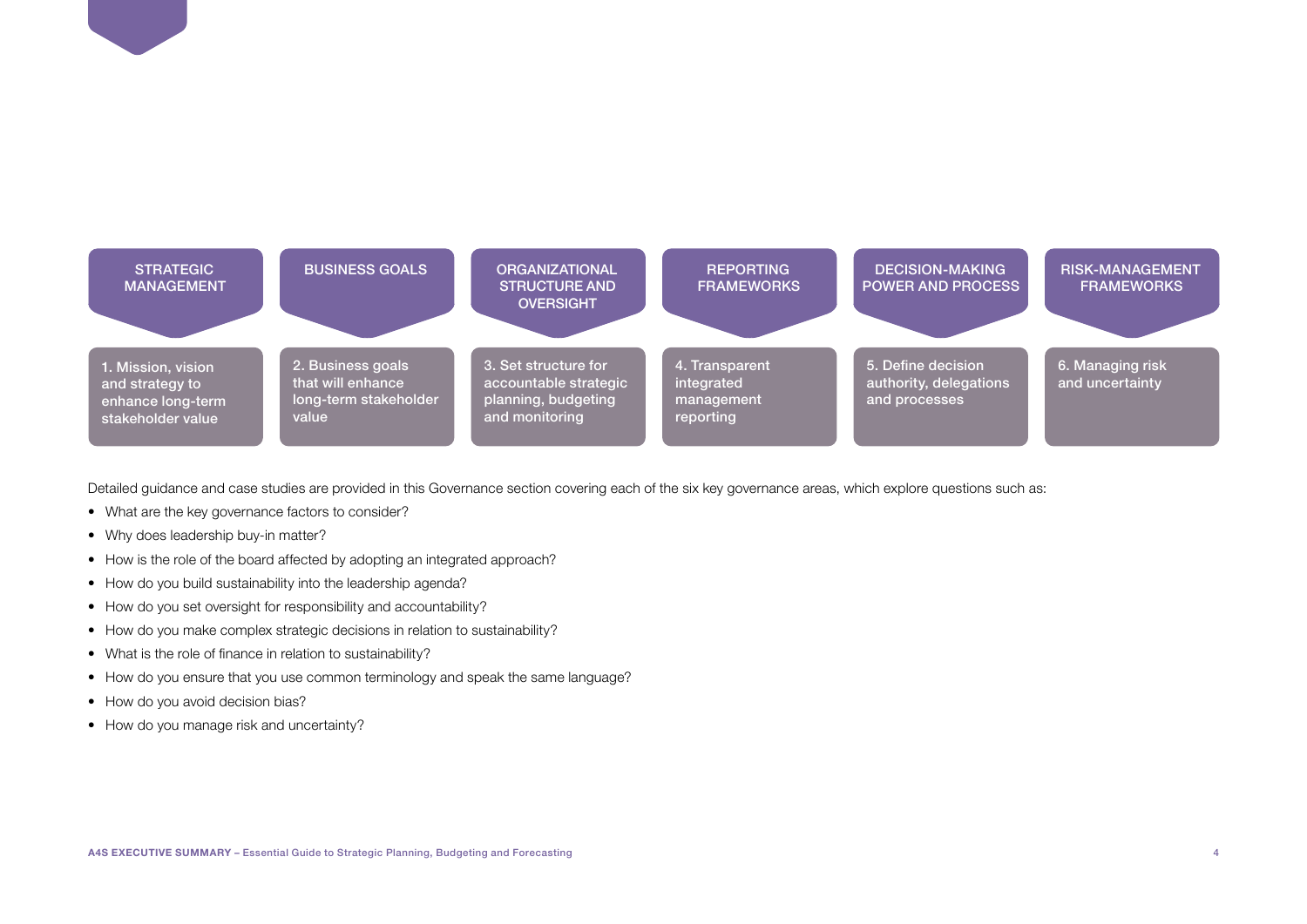### <span id="page-4-0"></span>**PERFORMANCE MANAGEMENT**

Performance management is a set of processes that enables an organization to monitor its performance against its strategy. This includes both performance metrics (key performance indicators – KPIs) and employees' behaviours and incentives when working to achieve the strategy.

This A4S guide sets out what needs to be considered (summarized on the left) when monitoring organizational performance against the strategy and including corresponding metrics within employee incentives.

#### EMPLOYEE PERFORMANCE

To encourage progress towards an organization's strategic objectives, the guide explains why key change agents within the organization should be identified and aligned with sustainability targets through annual objective setting and remuneration frameworks. Guidance is provided on how to select key influencers within the organization, and describes and explains the differences between influencers, champions, contributors and observers.

#### ORGANIZATIONAL PERFORMANCE

For many companies, short-term financial pressures often preclude incorporating sustainability considerations into strategic plans, budgets and forecasts. The guide identifies a range of short-term pressures and provides guidance on how to prevent sustainability being treated as a secondary issue rather than a core priority. Top tips for tracking the benefits and costs of sustainability initiatives are also given.

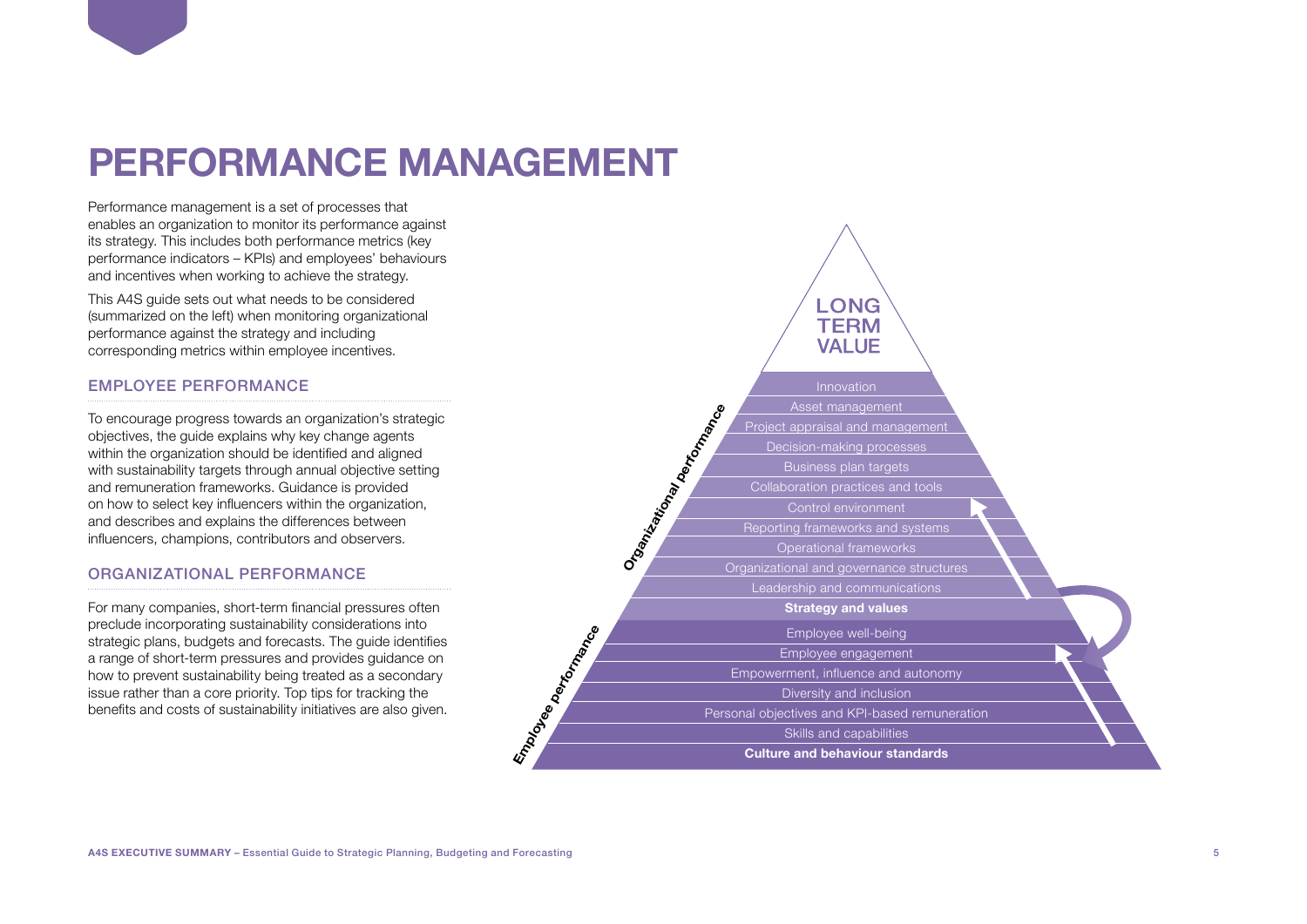### <span id="page-5-0"></span>**TECHNOLOGY AND DATA**

For organizations to track their performance successfully, and to allow effective strategic planning, budgeting and forecasting, they need to define data requirements according to their materiality and the levels of frequency, granularity and accuracy required.

To account for sustainability effectively, finance teams need access to the right data on a timely basis. Market options include sustainability modules for enterprise resource planning (ERP) systems or standalone sustainability data systems, with a variety of functionalities. IT, finance and sustainability teams need to work together to ensure that relevant, accurate data is available to support strategic planning, budgeting, forecasting and decision making.

Guidance, including detailed case studies and common pitfalls, is provided throughout this section to answer the following questions:

- How do you establish and address relative data importance?
- How do you prioritize your organization's business data on the basis of its criticality to the execution of organizational strategy and the management of business performance?
- What is 'big data', what are its opportunities and risks, and how can you use it to support integrated strategic planning, budgeting and forecasting?
- $\bullet$  How do you determine which factors reliability, functionality, compatibility are critical, desirable or actually non-essential?
- What are the practical considerations at the strategic planning and budgeting level if significant changes to IT systems are needed?

#### The Guide includes this structural approach to help finance teams with integrating data and systems:

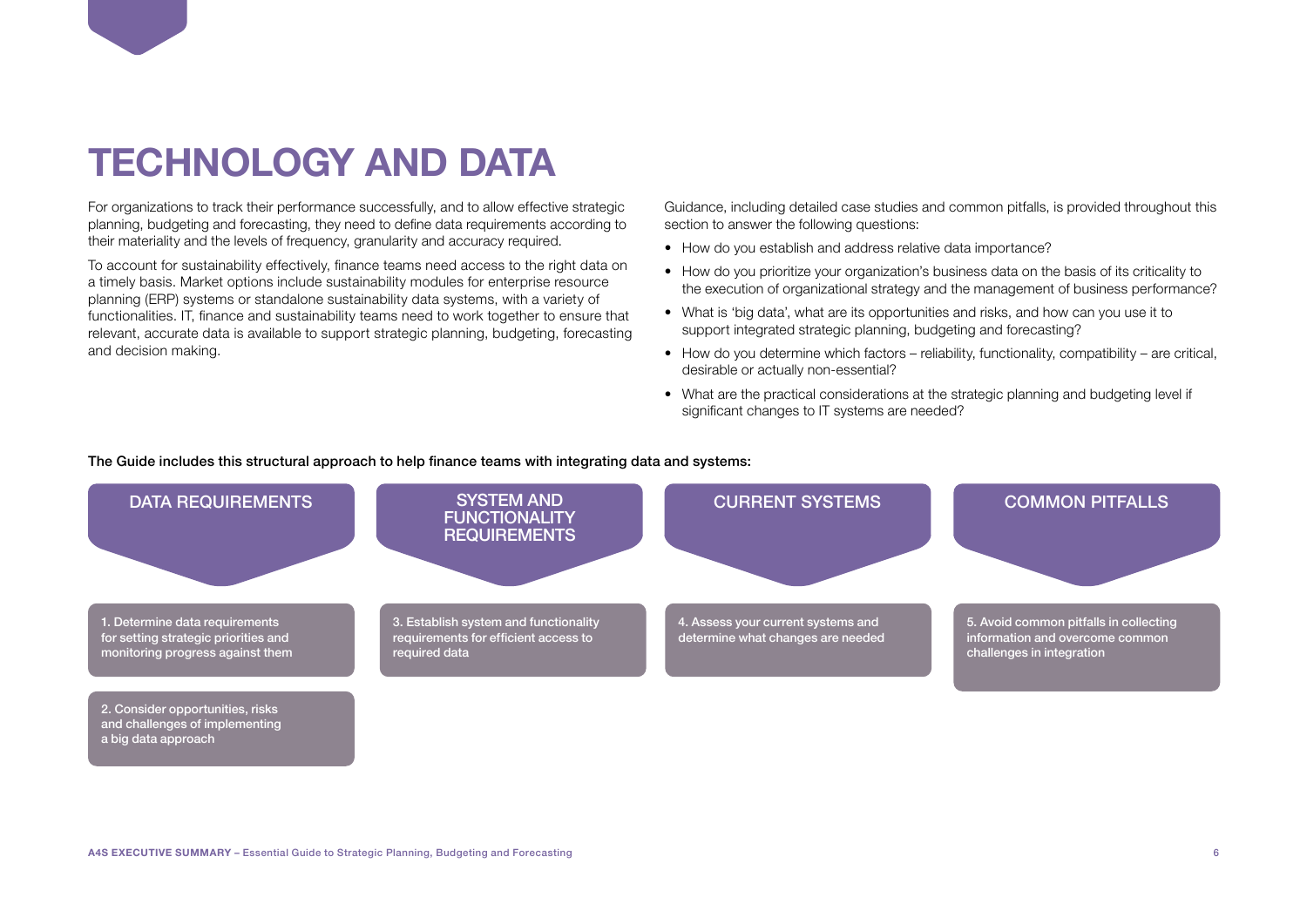### <span id="page-6-0"></span>**MATURITY MAP**

This Guide includes a maturity map for assessing your overall level of integration. It is designed to enable you to assess what you are currently doing, and understand how you can develop your processes further.

| <b>Strategy</b>           | Sustainability not integrated into strategic<br>planning, budgeting and forecasting                                                                                                                                                                                                                                                                                                                                                                        | Elements of sustainability integrated into<br>strategic planning, budgeting and forecasting                                                                                                                                                                                                                                                                                                                                                      | Sustainability is fully integrated into strategic<br>planning, budgeting and forecasting                                                                                                                                                                                                                                                                                                                         | In assessing your maturity,<br>consider the following<br>questions:                                                                                                       |
|---------------------------|------------------------------------------------------------------------------------------------------------------------------------------------------------------------------------------------------------------------------------------------------------------------------------------------------------------------------------------------------------------------------------------------------------------------------------------------------------|--------------------------------------------------------------------------------------------------------------------------------------------------------------------------------------------------------------------------------------------------------------------------------------------------------------------------------------------------------------------------------------------------------------------------------------------------|------------------------------------------------------------------------------------------------------------------------------------------------------------------------------------------------------------------------------------------------------------------------------------------------------------------------------------------------------------------------------------------------------------------|---------------------------------------------------------------------------------------------------------------------------------------------------------------------------|
| <b>Process</b>            | • There is little or no integration of sustainability factors<br>within the overall strategic planning process<br>• Those that are do not flow through to budgets and<br>forecasts                                                                                                                                                                                                                                                                         | • A limited number of sustainability factors are integrated<br>within the overall strategic planning process<br>• Only one or two sustainability issues (e.g. carbon) flow<br>through to budgets and forecasts and therefore impact<br>decision making                                                                                                                                                                                           | • Sustainability factors are fully integrated within the overall<br>strategic planning process<br>• The budgeting and forecasting process is fully aligned with<br>integrated strategic objectives<br>• A 'totex' approach is used rather than separate opex and<br>capex budgets<br>• Non monetary budgets (e.g. carbon budgets) are used<br>alongside financial budgets and integrated into decision<br>making | 1. Does your strategic<br>planning process<br>position your organization<br>to respond to major<br>environmental and social<br>trends?                                    |
| Governance                | • Sustainability issues are not within the remit of Board<br>level governance bodies<br>• Discussion of environmental and social trends and their<br>potential business impact are at most discussed as a<br>separate Board and Executive Management agenda item<br>• Those with knowledge of sustainability issues are<br>not involved in the strategic planning, budgeting and<br>forecasting process                                                    | • Sustainability factors are managed outside of the core<br>governance structure but material issues are fed into<br>strategic planning<br>• Environmental and social trends and their potential<br>business impact are included in relevant Board and<br>Executive Management agendas on an ad hoc basis<br>• There is ad hoc involvement of sustainability specialists<br>in the strategic planning, budgeting and forecasting<br>process      | • Sustainability factors are within the remit of Board level<br>governance bodies<br>• Environmental and social trends and their potential business<br>impact are included in relevant Board and Executive<br>Management agendas<br>• Sustainability specialists are involved in the strategic<br>planning, budgeting and forecasting process                                                                    | 2. If sustainability is<br>considered at a strategic<br>level, does this flow<br>through into budgetary and<br>forecasting processes? If<br>not, what is preventing this? |
| Performance<br>management | • There is no sustainability strategy, or where there is a<br>strategy it is not integrated or aligned with the corporate<br>strategy<br>• Sustainability related objectives are not actively<br>managed through the formal budgeting and forecasting<br>process<br>• Short and long term incentive plans are not aligned<br>with sustainability objectives, except for those in the<br>sustainability team                                                | • There is partial alignment between corporate and<br>sustainability strategies, but they flow through into<br>separate performance management frameworks<br>• A limited number of sustainability related objectives are<br>managed through the formal budgeting and forecasting<br>process<br>• Short and long term incentive plans are aligned with<br>a limited number of sustainability aims for a sub set of<br>departments and individuals | • Sustainability is fully integrated into the corporate strategy<br>which flows through into performance management<br>frameworks<br>• Sustainability related objectives are actively managed<br>through the formal budgeting and forecasting process<br>• Short and long term incentive plans are aligned with<br>sustainability aims                                                                           |                                                                                                                                                                           |
| Technology and data       | Data relating to significant environmental and social<br>trends that might impact the business are collated by<br>the sustainability team on an ad hoc basis<br>• Information to support the sustainability strategic<br>planning, budgeting and forecasting process is collected<br>on a manual basis using excel or similar approaches<br>• Sustainability data is retained separately by the<br>sustainability team rather than held in central systems | • Data relating to significant environmental and social<br>trends that might impact the business are collated by a<br>range of departments<br>• Information to support the integration of sustainability<br>into strategic planning, budgeting and forecasting<br>processes is collated through a mixture of manual and<br>automated systems<br>• Information is retained by the departments involved in<br>the collation                        | • Data relating to significant environmental and social trends<br>that might impact the business are subject to regular<br>updates and reviews as part of business wide horizon<br>scanning<br>• Information is collected through or incorporated into<br>integrated IT systems<br>• Information is retained on central systems, enabling cross<br>business access to the insights provided                      |                                                                                                                                                                           |
|                           | <b>Beginner</b>                                                                                                                                                                                                                                                                                                                                                                                                                                            | Intermediate                                                                                                                                                                                                                                                                                                                                                                                                                                     | Leader                                                                                                                                                                                                                                                                                                                                                                                                           |                                                                                                                                                                           |